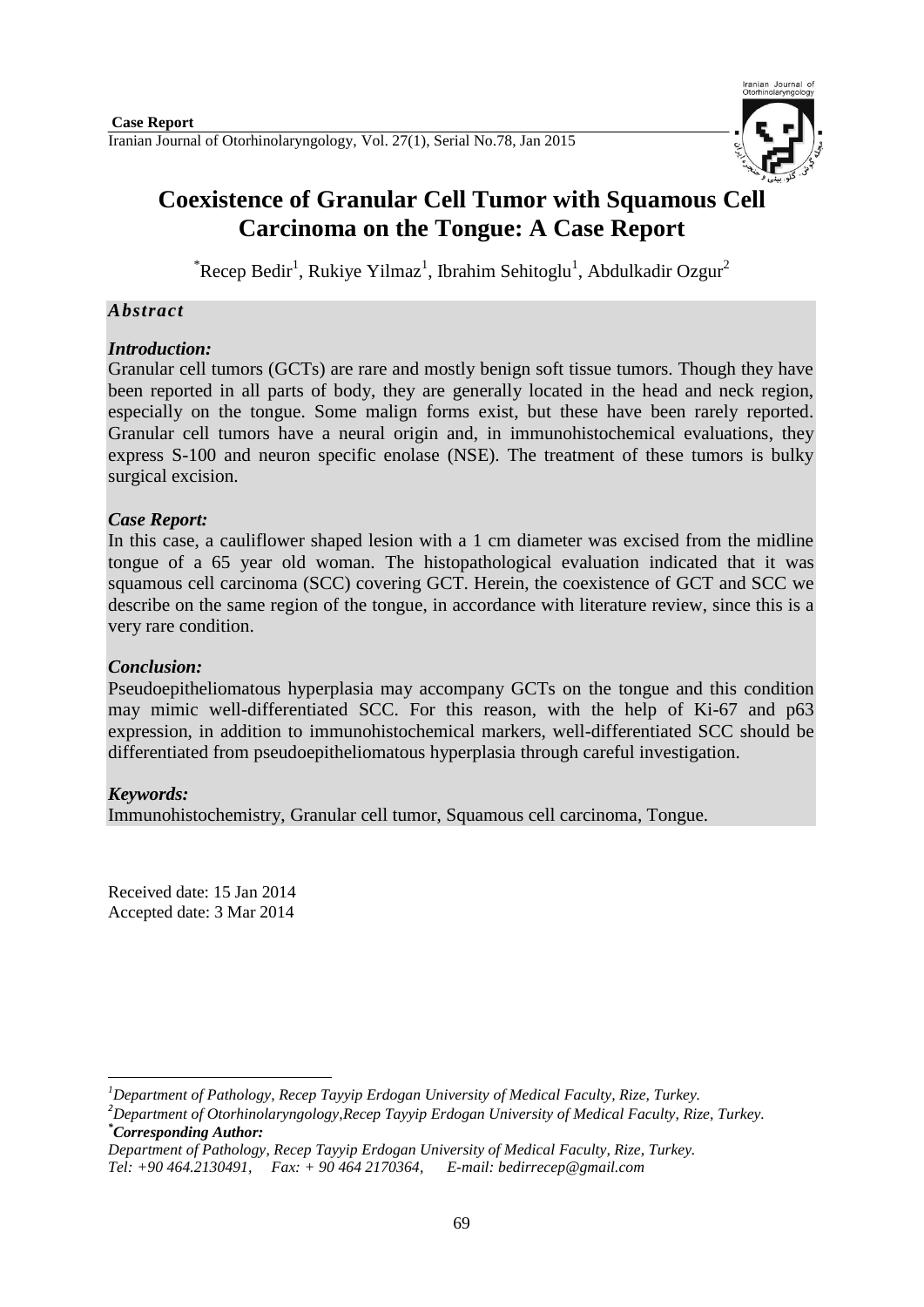#### *Introduction*

Granular cell tumors (GCTs) were first described by Abrikossoff in 1926 (1). Granular cell tumors are rare soft tissue tumors, which are usually benign. Though they have been reported throughout the body, they are generally located in the headneck region and especially on the tongue (2). Interestingly, GCTs may coexist with other malign neoplasms. Herein, the coexistence of squamous cell carcinoma with a simultaneously diagnosed granular cell tumor,locatedon thesame region(the tongue) we present in accordance with literature review, especially regarding the  $3<sup>rd</sup>$  case in literature.

#### *Case Report*

A sixty-five year old female patient was admitted to the outpatient clinic with a lesion on her tongue, which had been present for 1 year but had enlarged in the last 3-4 months. During her physical examination, a cauliflower shaped mass with a 1 cm diameter was observed in the midline of the tongue. Due to suspected malignancy, large total excision was performed on the mass. During microscopic evaluation, welldifferentiated squamous cell carcinoma was diagnosed, which was superficially acanthotic, hyperkeratotic, and papilloma- tosis. In addition, it was invading the dermis in some places and consisted of atypical squamous cells in a few areas where it was invading the dermis as free squamous islands (Fig1.a).



**Fig 1a:** Squamous islands consisting of atypical squamous cells with large hyperchromatic nucleus, marked nucleolus and mitosis, invading superficial dermis (black arrow) (H&E,x200)**Fig1b:**GCTconsistingofcellswith large granular cytoplasm and oval-round nucleus located (red arrow) under the squamous cell carcinoma on dermis (H&E, x400)

 Inside the connective tissue under the squamous cell carcinoma, a different infiltration consisting of polygonal cells with oval-spherical small nuclei and large granular cytoplasms, forming solid layers was observed (Fig1.b).

During immunohistochemical evaluation of these cells, it was observed that they were diffuse and strongly positive with S-100 (Fig. 2) and neuron-specific enolase (NSE), but only faintly positive with CD68.



**Fig 2:** GCT was observed strongly positive with S-100 (x100)

During histochemical evaluation, the cytoplasmic granules of these cells were positive for periodic acid-Schiff (PAS) and resistant to diastase. The Ki-67 proliferation index was 1% in GCT, although nuclear positive staining was observed on all epithelial thickness of in situ and invasive foci of squamous cell carcinoma (Fig. 3).



**Fig 3:** While a diffuse and full-layered positive staining with Ki-67 is present on epithelium of atypical squamous islands (red arrow), a limited staining is present on basal-parabasal layers of nonneoplastic epithelium (black arrow) (Ki-67, x200)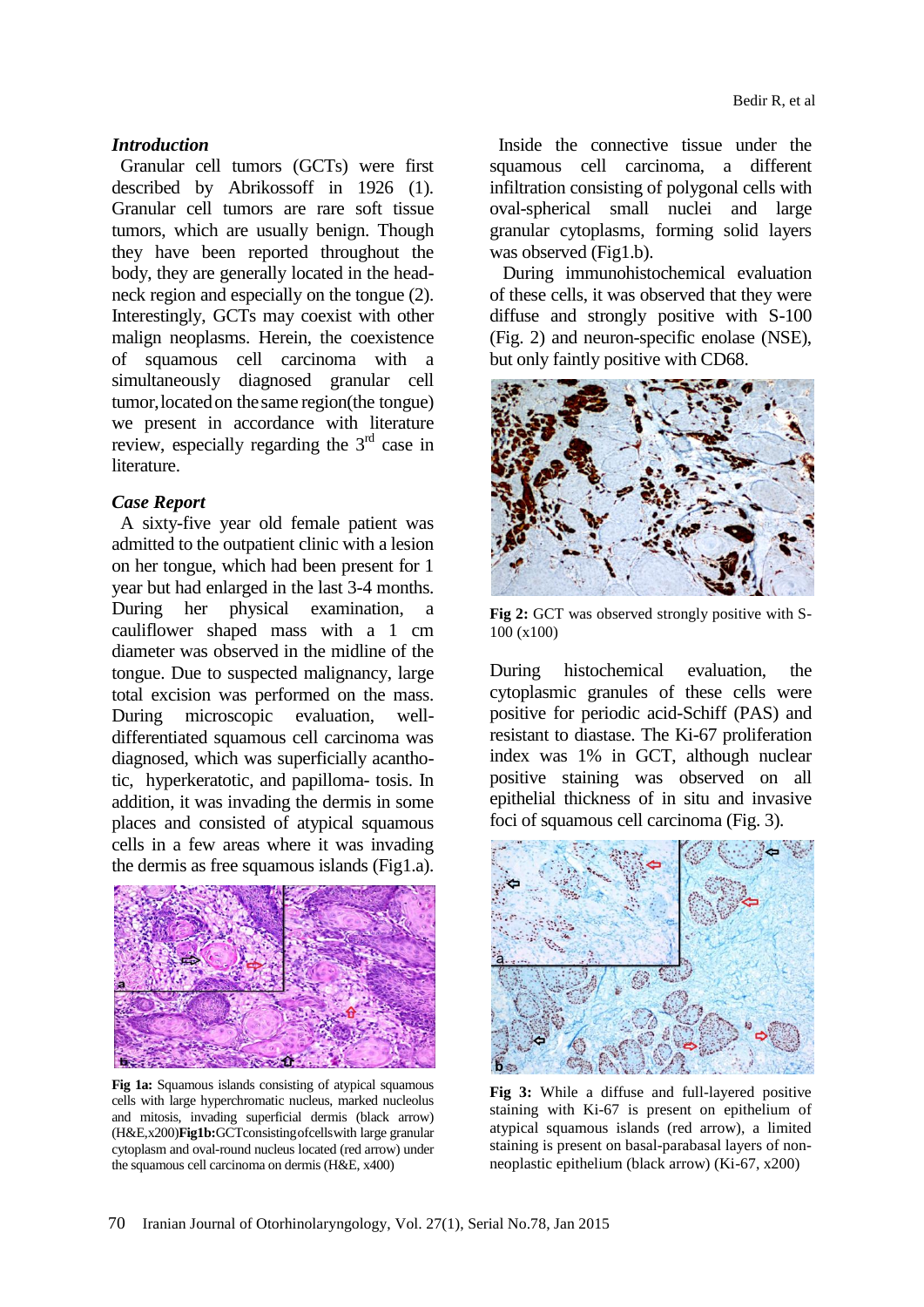Coexistence of Granular Cell Tumor and Squamous Cell Carcinoma of the Tongue

However, a limited Ki-67 staining was observed only on the basal-parabasal layers of the pseudoepitheliomatous hyperplasia foci around the squamous cell carcinoma. During immunohistochemical evaluation of squamous cell carcinoma using P63, a similar staining pattern was observed with Ki-67 (Fig.4).



**Fig 4:** While a diffuse and strong positive staining with p63 is present on atypical squamous islands (red arrow), a limited staining is present on basalparabasal layers of non-neoplastic epithelium (black arrow) (p63, x200)

In GCT neither pleomorphism, nor mitosis, nor increase in cellularity or necrosis were determined. According to both morphological and immunohistochemical findings, the case was diagnosed as squamous cell carcinoma developing on a granular cell tumor. Cervical lymph node was not detected by physical examination and ultrasonographic examination.

The chest X-ray was reported as normal. The patient underwent operation in the clinical stage of T1N0M0. The tumor close to the surgical margins was receding. Surgical intervention was performed under general anesthesia.

The tumor was re-excised; leaving a surgical safety margin of 1 cm from all directions to the previous surgical area (Fig.5). After a 3-month follow-up of the patient, no recurrence was observed.



**Fig 5:** Re-excised mass in a diamond shape

#### *Discussion*

Granular cell tumors are generally asymptomatic and commonly reported in the 4-6<sup>th</sup> decades of life. First described by Abrikossoff, they were qualified as tumors originating from muscle and were named as granular cell myoblastoma. Later, other investigators reported that they have histiocytic, fibroblastic, myoepithelial, and neuronal origins. Recently, the data of S-100 and NSE expression of these tumors support us to judge these tumors as benign neural cell tumors. The granular appearance of tumor cells depends on the high number of lysosomes in the cytoplasm. However, the tumor hystogenesis is still not obviously known. Though GCTs are usually reported in the head-neck region, they can be seen in many other parts of the body including the skin, subcutaneous tissue, the larynx, the trachea, the bladder, the uterus, the vulva, and the central nervous system. Nevertheless, approximately 30-60% of the cases are reported on the tongue (1-3). Typically they are small, solitary lesions, with a diameter rarely larger than 3 cm. In literature, malignant types of GCTs have also been reported, but they are extremely rare and constitute 1.2% of all GCTs. Malignant lesions typically metastasize to the lung, liver, and bone through lymphatic and hematogenous ways (2).There is an interesting association between GCTs and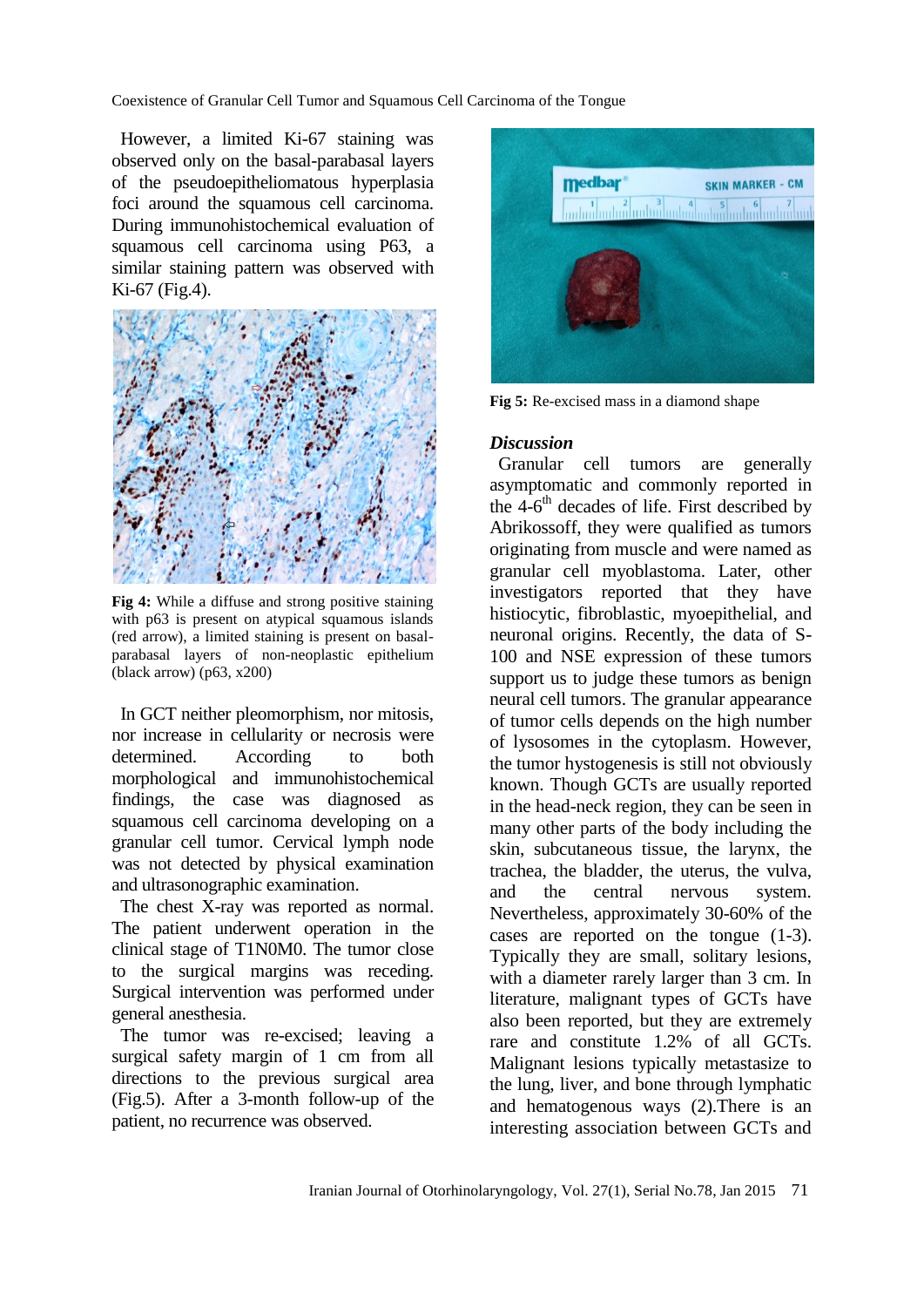Bedir R, et al

other malign neoplasms. In literature, GCTs and some tumors have been defined on the same organ together. Saito et al. and Vinco et al. reported esophageal GCT together with squamous cell carcinoma (SCC). Al-Ahmadie et al. on ipsilateral breast, and Tai et al. on contralateral breast, reported the coexistence of GCT with

invasive ductal carcinoma (5-8). Similar to this case Caltabione et al. and Son et al. have reported the coexistence of GCT with SCC on the same region: the tongue(3,9). Other neoplasms reported together with the GCTs in literature are summarized on (Table.1).

| <b>References</b>            | Age | <b>Sex</b>     | <b>Immunohistochemical</b><br>findings                                                                                                                              | <b>Treatment</b>                                                                               | Localization | <b>Associated in</b><br>tumor type                                  | <b>Follow-up</b> |
|------------------------------|-----|----------------|---------------------------------------------------------------------------------------------------------------------------------------------------------------------|------------------------------------------------------------------------------------------------|--------------|---------------------------------------------------------------------|------------------|
| Saito<br>et al. $5$          | 69  | M              | $GCT: S-100(+)$ , $NSE(+)$ ,<br>$Vimentin(+), SMA(-),$<br>Desmin (-), P53 (-)<br>$SCC: EMA (+), CK(+)$<br>Ki-67 $(+)$ , p53 $(-)$                                   | partial<br>esophagectomy<br>with two-field<br>(thoraco-<br>abdominal) lymph<br>node dissection | esophagus    | intramucosal<br>squamous cell<br>carcinoma with<br>minimal invasion | <b>NS</b>        |
| Vinco<br>et al. <sup>6</sup> | 44  | M              | GCT: $S-100 (+)$                                                                                                                                                    | subtotal<br>esophagectomy<br>with gastroplasty                                                 | esophagus    | squamous cell<br>carcinoma                                          | <b>NS</b>        |
| Al-Ahmadie<br>H et al. $7$   | 57  | ${\bf F}$      | invasive ductal<br>carcinoma: estrogen<br>receptor $(+)$<br>progesterone receptor<br>$(-)$ , and HER-2/neu<br>protein(-), $CK$ (+)<br>GCT: $S-100 (+)$ , CK $(-)$ . | excisional biopsy<br>with a right<br>axillary nodal<br>dissection,                             | right breast | invasive ductal<br>carcinoma                                        | 9 months         |
| Caltabiano<br>et al. $9$     | 47  | M              | SCC:p53 and P63<br>strongly $(+)$<br>GCT: $S-100 (+)$                                                                                                               | excisional<br>biopsy with<br>nodule dissection                                                 | tongue       | squamous cell<br>carcinoma                                          | 12 months        |
| Sony<br>et al. $3$           | 27  | $\overline{F}$ | $SCC: CK(+), Ki-67$ and<br>P53 strongly $(+)$<br>$GCT: S-100(+)$ , vimentin<br>$(+)$ , NSE $(+)$ , SMA<br>$(-)$ , CK $(-)$                                          | <b>Excisional biopsy</b>                                                                       | tongue       | squamous cell<br>carcinoma                                          | 12 months        |
| Current case                 | 55  | ${\bf F}$      | $SCC: CK(+)$ , Ki-67 and<br>P63 strongly $(+)$<br>$GCT: S-100(+), NSE(+),$<br>SMA (-), CK (-)                                                                       | <b>Excisional biopsy</b>                                                                       | tongue       | squamous cell<br>carcinoma                                          | 3 months         |

|  |  |  | Table 1: Brief summary of other malignancies reported in the literature in association with GCT |  |
|--|--|--|-------------------------------------------------------------------------------------------------|--|
|--|--|--|-------------------------------------------------------------------------------------------------|--|

To the best available knowledge, this is the 3<sup>rd</sup> case reported in English literature, which demonstrates the coexistence of GCT with SCC localized on the same region, on the midline of the tongue. Pseudoepitheliomatous hyperplasia or pseudocarcinomatous hyperplasia generally accompany the overlying mucosa of GCTs. (7,9) Therefore, the differential diagnosis of well-differentiated squamous cell carcinoma should be preformed especially carefully. In squamous cell carcinoma, atypical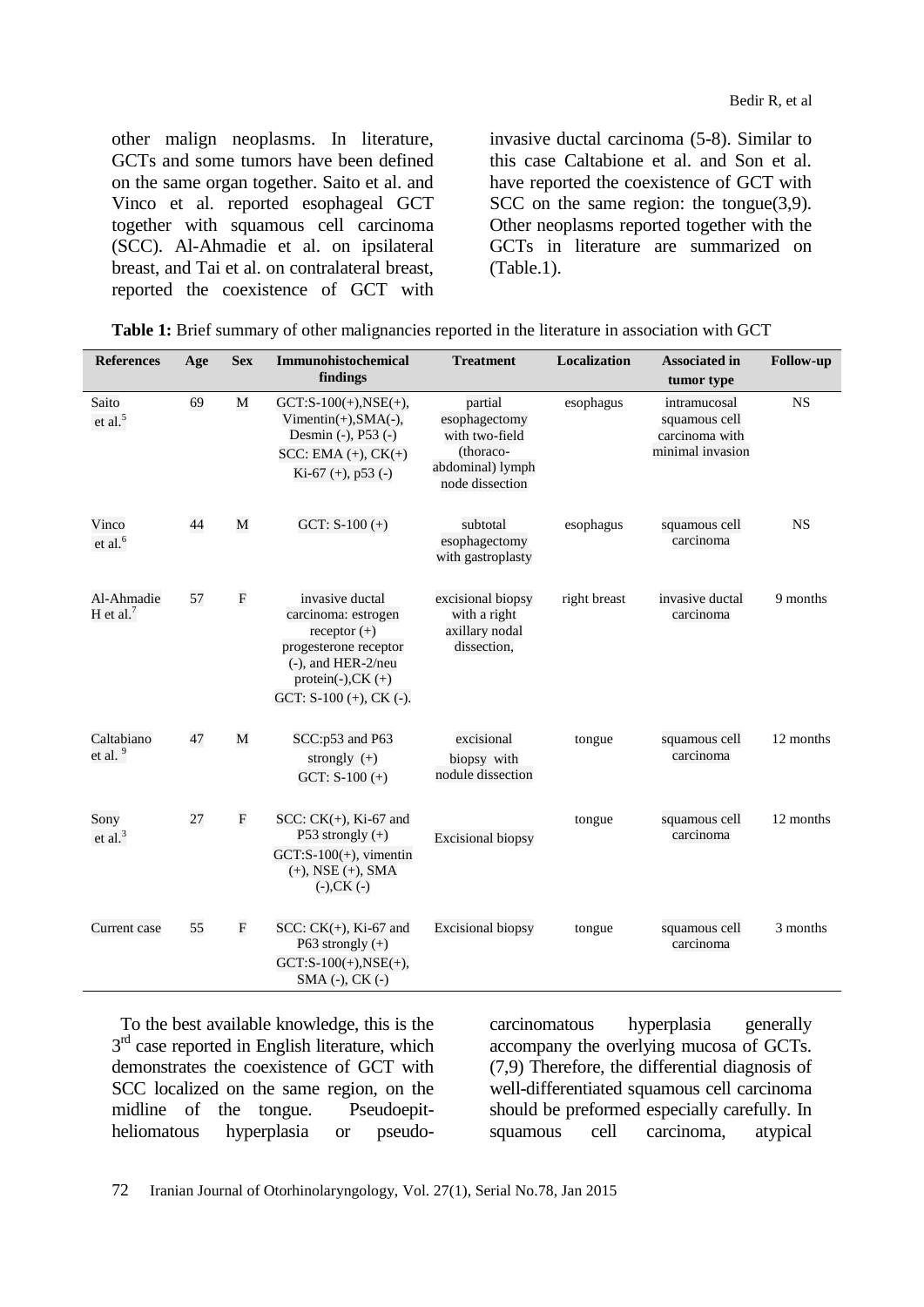squamous islands with marked atypia, anaplasia, and mitotic activity are observed in the dermis. Sometimes this differentiation is not easy and occasionally immunohistochemical evaluations may be necessary. Caltabione et al. (9) proposed that the immunohistochemical marker p63 might be beneficial in the differentiation of SCC with pseudoepitheliomatous hyperplasia. In this case report, since pseudoepitheliomatous hyperplasia was observed, p63 was used together with Ki-67, for differential diagnosis. While diffuse and strong staining was observed on invasive foci with both markers, only limited staining on parabasal-basal layers was detected in non-neoplastic regions. In GCT, the Ki-67 proliferation index was determined as low (1%). The differential diagnosis of GCT with verrucous xanthoma, a rare lesion of the oral mucosa, is performed with the S-100 and NSE expression.

In literature, it has been reported that GCT pathogenesis is associated with alcohol abuse, which was present in some case histories. As evidence of this, it has been suggested that ethanol stimulates myelin formation and Schwann cell proliferation in vitro. At the same time alcohol plays a role in SCC pathogenesis. Some researchers speculate that the pathogenesis of the overlying type may involve chronic irritation of the mucosa, leading to carcinoma development. On the other hand, the association of GCT with other malign tumors cannot be elucidated yet (3,6,9). This case had a history of smoking half a pack per day for about 30 years; but there was no alcohol abuse history.

In treatment of GCTs, conservative surgical excision is recommended. A smaller than 1 cm surgical margin may be necessary on benign GCTs, while the surgical margin should be higher than 2 cm on malignant ones or on ones that are suspected to be malignant. On benign GCTs, no more additional treatment or follow-up of patient is necessary after surgical excision. However, recurrent, rapidly growing tumors, and tumors with a diameter larger than 5 cm should be followed due to suspected malignancy (3,4,6,9) In this case, the tumor was terminating close to the surgical margins. For this reason, the mass was re-excised in a diamond shape.

## *Conclusion*

Pseudoepitheliomatous hyperplasia may accompany the surfaces of GCTs on the tongue and this condition may mimic welldifferentiated SCC. For this reason, with the help of Ki-67 and p63 expression, in addition to immunohistochemical markers, well-differentiated SCC should be differentiated from pseudoepitheliomatous hyperplasia through careful evaluation.

## *Key Messages*

Pseudoepitheliomatous hyperplasia or pseudocarcinomatous hyperplasia generally accompany the overlying mucosa of GCTs. Therefore, the differential diagnosis of welldifferentiated squamous cell carcinoma must be performed especially carefully.

## *References*

- **1.** Abrikossoff AI. About Fibromas of the striated muscles. Wirchow Arch Pathol Anat 1926; 260: 215-33.
- **2.** Kesici U, Mataraci E, Kesici S, Sezgin Z. Granular cell tumor on perianal region. Acta Medica Iranica 2013;51:509-11.
- **3.** [Son HY,](http://www.ncbi.nlm.nih.gov/pubmed?term=Son%20HY%5BAuthor%5D&cauthor=true&cauthor_uid=22570819) [Kim JP,](http://www.ncbi.nlm.nih.gov/pubmed?term=Kim%20JP%5BAuthor%5D&cauthor=true&cauthor_uid=22570819) [Ko GH,](http://www.ncbi.nlm.nih.gov/pubmed?term=Ko%20GH%5BAuthor%5D&cauthor=true&cauthor_uid=22570819) [Lee EJ,](http://www.ncbi.nlm.nih.gov/pubmed?term=Lee%20EJ%5BAuthor%5D&cauthor=true&cauthor_uid=22570819) [Woo SH.](http://www.ncbi.nlm.nih.gov/pubmed?term=Woo%20SH%5BAuthor%5D&cauthor=true&cauthor_uid=22570819) Lingual squamous cell carcinoma surrounded by granular cell tumor. [Chonnam Med J](http://www.ncbi.nlm.nih.gov/pubmed/?term=Son+HY%2C+granuler+cell+tumor) 2012;48: 65-8.
- **4.** Dive A, Dhobley A, Fande PZ, Dixit S. Granuler cell tumor of the tongue: report of a case. J Oral Maxillofac Pathol 2013;17:148.
- **5.** Saito K, Kato H, Fukai Y, Kimura H, Miyazaki T, Kashiwabara K, et al. [Esophageal granular cell](http://www.ncbi.nlm.nih.gov/pubmed/18612793)  tumor [covered by intramucosal squamous cell](http://www.ncbi.nlm.nih.gov/pubmed/18612793) [carcinoma: report of a case.](http://www.ncbi.nlm.nih.gov/pubmed/18612793) Surg Today 2008; 38(7):651-5.